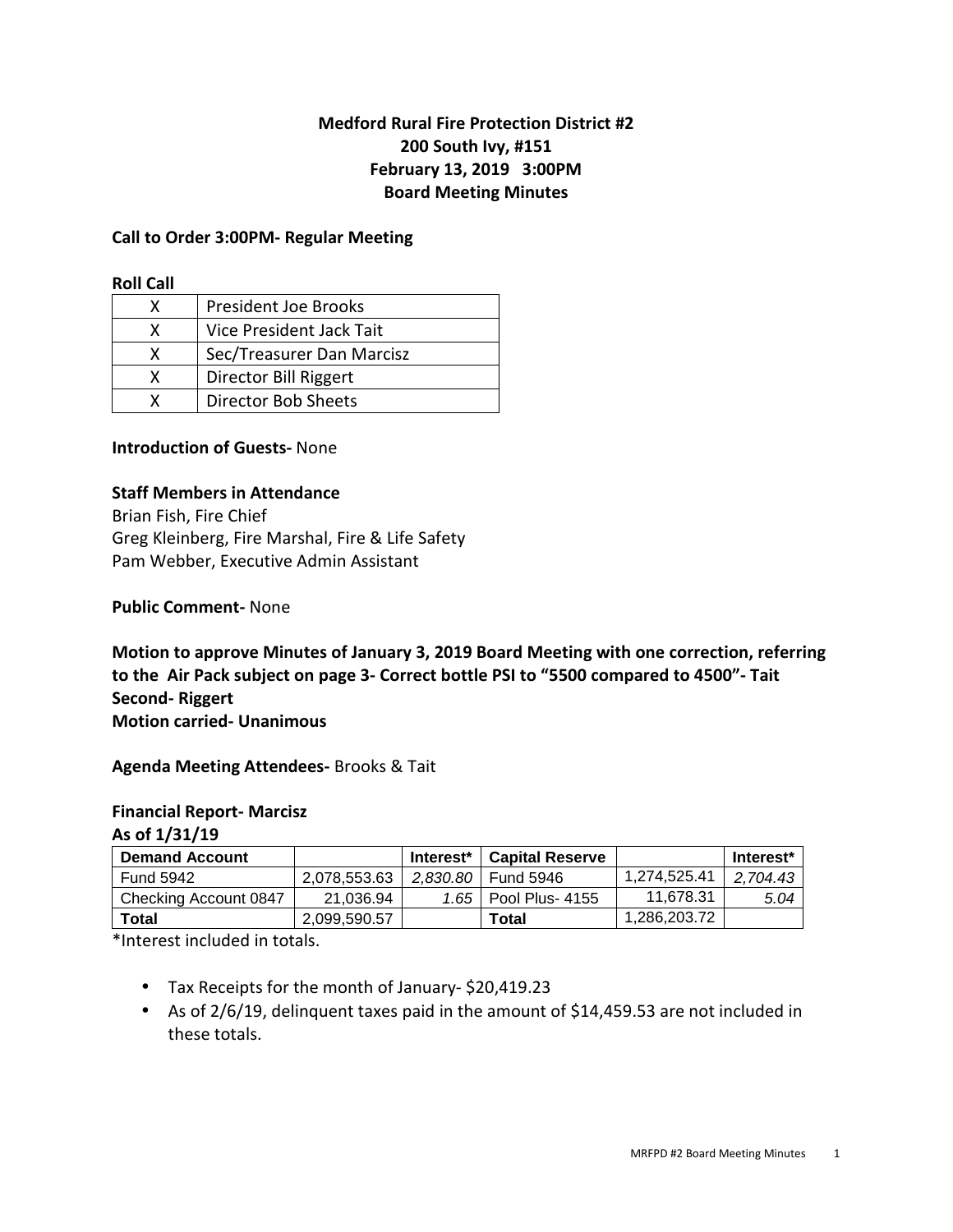# **Expenses**

| PO#1709 Western State Design- Extractor            | 10,908.00   |
|----------------------------------------------------|-------------|
| PO#1717 Zoll- AED Infant Sensors                   | 1,192.50    |
| PO#1719 Card Member Services- SDAO Conference      | 717.98      |
| PO#1721 SDIS- District Liability Insurance         | 1,259.00    |
| PO#1723 SDAO- Conference Registration              | 430.00      |
| PO#1725 Global Star- Satellite Phone Fee (1 year)  | 960.00      |
| PO#1726 OFDDA- Membership Dues (1 year)            | 1,250.00    |
| PO# 1727 Brenda Morris- Bookkeeping Services       | 212.50      |
| PO# 1729 Dan Marcisz                               | 218.66      |
| PO# 1730 Joe Brooks- Reimbursement for SDAO travel | 218.56      |
| Secretary/Treasurer Monthly Stipend                | 750.00      |
| <b>Total</b>                                       | \$18,117.20 |

# **Motion to pay \$18,117.20 in expenses (the Zoll AED Infant Sensors were tabled briefly for additional information)-Sheets Second- Tait Motion carried- Unanimous**

## **New Business**

## **SDAO Conference Report- Brooks & Marcisz**

Brooks reported on several SDAO sessions that he attended. He felt that the conference was informative and worthwhile.

- Board Liability- Information on "what **not** to do" and added information on Executive Sessions. He learned more about providing notice of Executive Session and reserving the right to call for an Executive Session
- Board of Directors class review was informative.
- The information on Personnel Management, PERS and Workers Compensation was not applicable to MRFPD2.

Marcisz reported on several sessions

- Board of Director Meetings:
	- o Working together and getting a consensus.
	- o The process of noticing an Executive meeting. He noted that the class was advised to remove "right to call an Executive Meeting" statement from Agenda documents. This is due to adhering to meeting noticing rules.
	- o Stick to the agenda.
	- o Identify a problem and solve it.
- Finance- This session did not offer any information that Marcisz had hoped to hear.
- Liability Insurance- Insurance purchased specifically for the person in charge of financial matters.
- Finance- This provided information on transporting agencies having the ability to bill for medical supplies.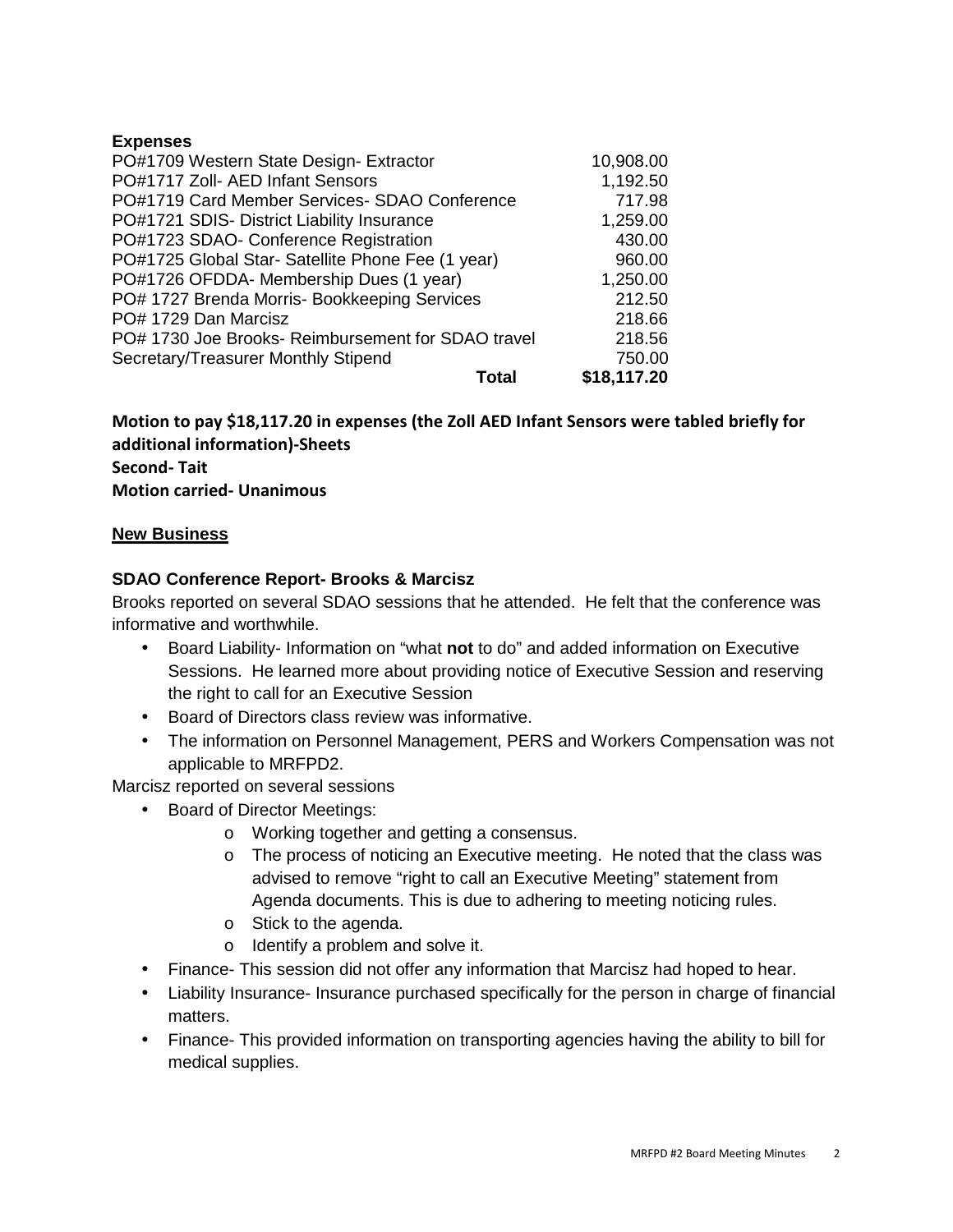# **2019-2020 Budget Schedule**

Marcisz distributed and reviewed the budget planning schedule. Equipment purchase requests are due March 6, 2019. Brooks informed the directors that he will not be present for the May 1, 2019 meeting.

Marcisz noted that he has four individuals that have acknowledged they will serve on the Budget Committee. He encouraged the Board members to help seek a  $5<sup>th</sup>$  person to serve. They must live in the Fire District and it is a three-year commitment.

## **Staff Ride- Chief**

Chief asked the board if they are willing to support three MFR members to attend the Storm King Mountain, CO training in May. There was some discussion regarding an FLSD member attending. Chief noted that the cost is approximately \$3,000 plus the cost of airfare. It was suggested to authorize a "not to exceed \$7,500 for the three MFR members to attend. There was some discussion regarding potential cancellation due to a possible Federal Government shut down.

**Motion to pay up to \$7,500 in travel expenses for three MFR personnel to attend the Staff Ride Training- Tait Second- Riggert Motion carried- Unanimous** 

## **Correspondence-**

- Marcisz noted the SDAO Board Member training on August 20, 2019.
- Marcisz noted the February 20, 2019 Budget Training by Oregon Department of Revenue and he will be attending.

## **Old Business**

## **Policy Manual- Marcisz**

- Marcisz would like to get Fire District #3's ordinance on Board Member Eligibility. There was a brief discussion regarding an Ordinance and the requirement to be a resident of the district to serve on the board. Additionally, he noted exclusions, such as a Medford Fire-Rescue employee. Marcisz informed the Board that it is a year-long process due to a waiting period after the Ordinance is in place. Additional research is taking place on this policy.
- Purchasing Policy- Marcisz suggested that MRFPD2 follow the City purchasing policies. This policy will be researched.

## **Budget to Actual Report- Marcisz**

Marcisz distributed a Budget to Actual Report relevant to the last six months of activity. He explained the document and he noted there are several modifications, such as placing the expense in the proper line item that will improve the next month's report.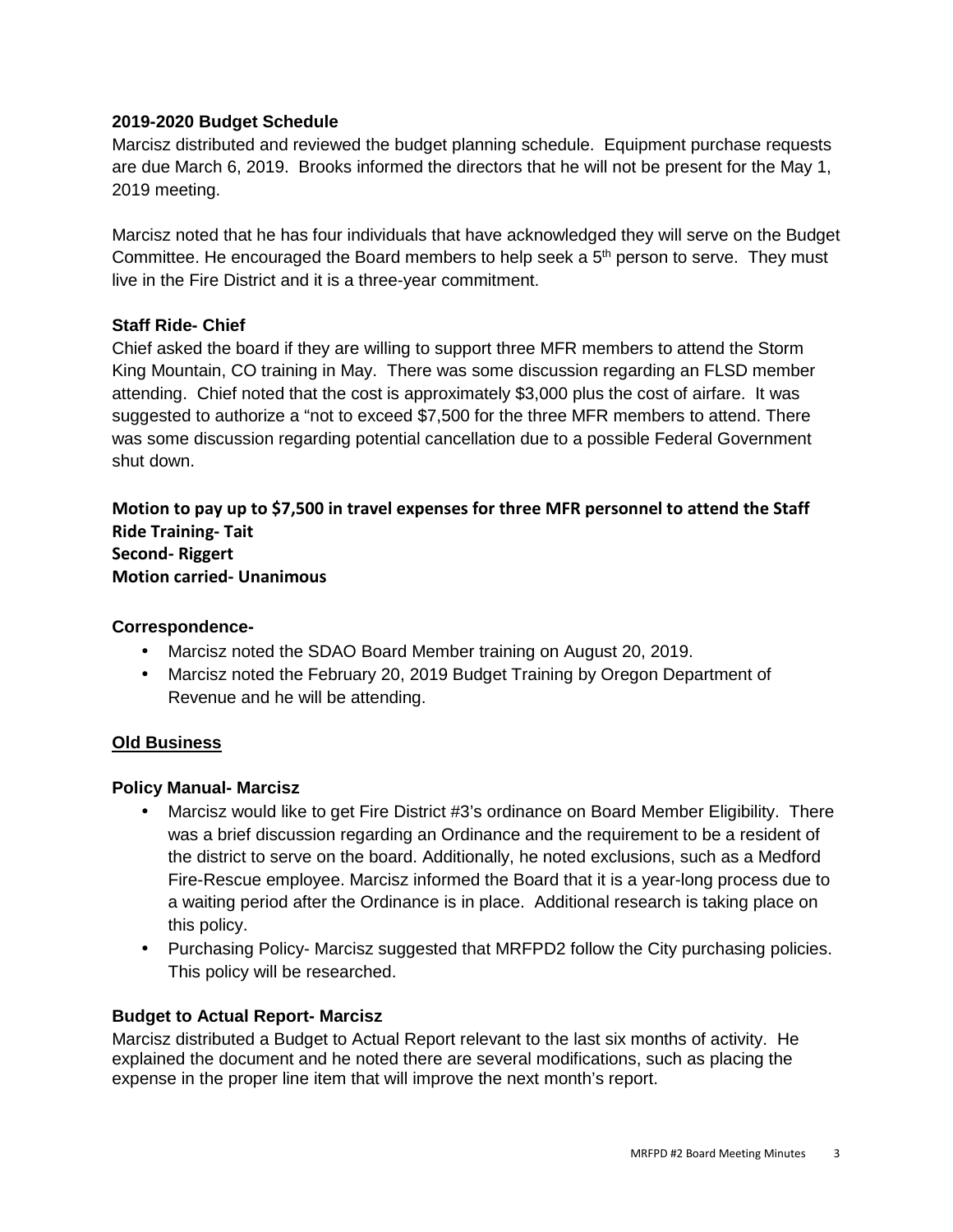# **Staff Report**

## **R327 Wildfire Hazard Mitigation**

Kleinberg reported on the Wildland Hazard Mitigation code to make houses more ignition resistant. He distributed a summary document (attached). It addresses roofing material, ventilation, exterior walls, and metal gutters with screens. The code was signed at the State level by the State Building Code Official. Local Building officials are in support. Kleinberg noted that some builders are already utilizing materials that are in compliance. Kleinberg encouraged the Board of Directors to attend the County Commissioners meeting in the future (TBD). This will help to show support during the process.

# **Activity Reports- Kleinberg**

- December 2018 & January 2019 reports- Emailed to the Board Members for their review.
- 2018 FLSD Statistics- Emailed to the Board Members
- FLSD Annual Report- Distributed to the Board Members during the meeting, and reviewed.

#### **Spring Newsletter- Webber**

The Spring Newsletter was distributed and reviewed. It will be sent to the printer by the end of this week. Pam asked that the board members review the letter and contact her if there are any issues.

# **Motion to print and mail the Spring Newsletter in an amount not to exceed \$3,000- Sheets Second- Tait**

## **Motion carried- Unanimous**

## **Training Building- McGowan**

The builders are scheduled to begin the erection of the training building in April. The contract for services will go to City Council for approval.

#### **Good of the Order**

• Board consensus to have a statement at the bottom of the agenda removed.

# **Motion to remove "Executive Session" statement from the Agenda form- Sheets Second- Tait**

# **Motion carried- Unanimous**

• Riggert announced that he signed up for another term on the Board of Directors